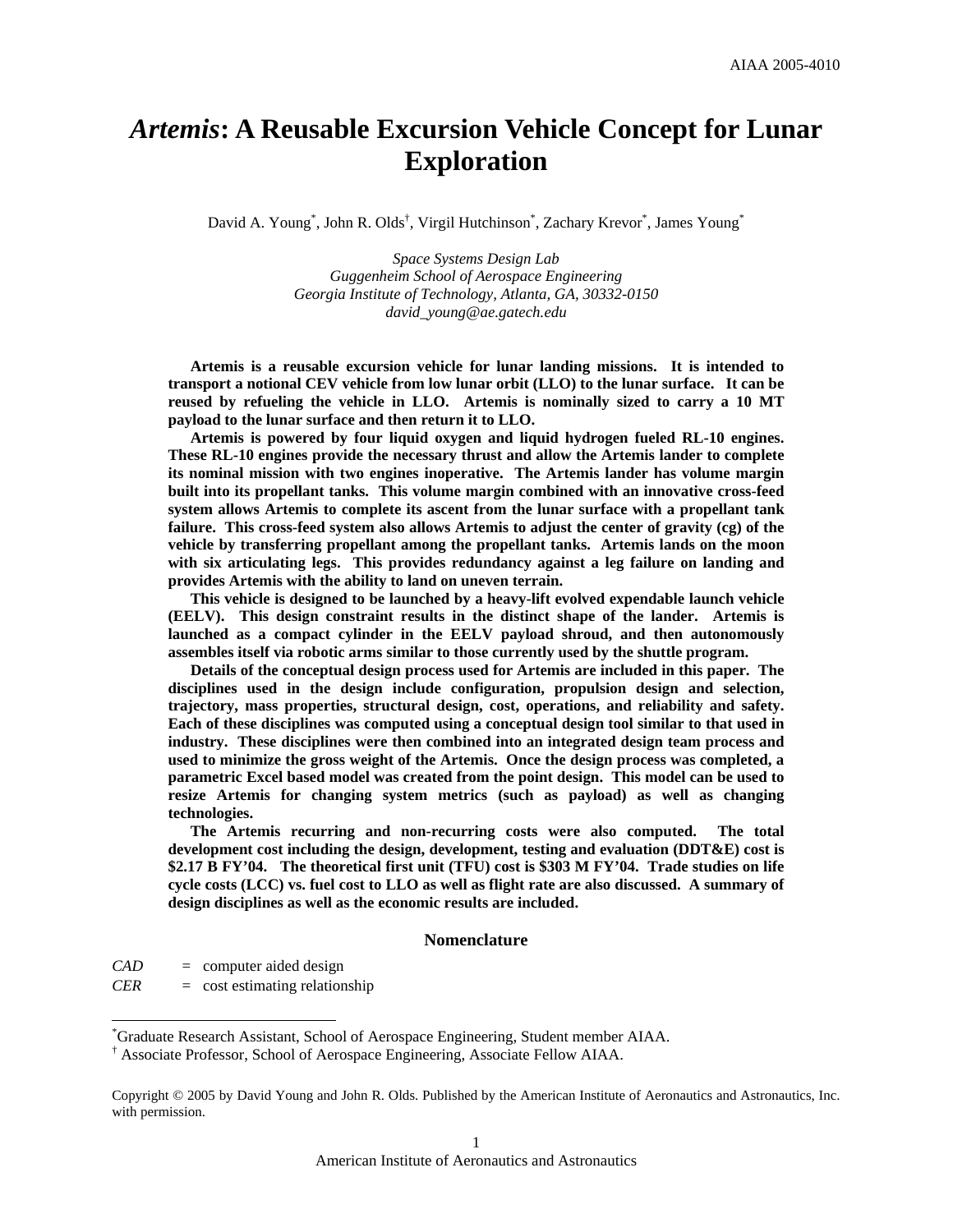| <i>CEV</i>       |          | $=$ crew exploration vehicle               |
|------------------|----------|--------------------------------------------|
| <i>DDT&amp;E</i> | $\equiv$ | design, development, test, $\&$ evaluation |
| <b>DSM</b>       | $=$      | design structure matrix                    |
| <b>EELV</b>      | $=$      | evolved expendable launch vehicle          |
| <i>ETO</i>       |          | $=$ Earth to orbit                         |
| <i>FEA</i>       |          | $=$ Finite Element Analysis                |
| <i>Isp</i>       |          | $=$ specific impulse, sec                  |
| LCC              |          | $=$ life cycle cost                        |
| <b>LEO</b>       |          | $=$ low earth orbit                        |
| LH2              |          | $=$ liquid hydrogen                        |
| LLO              |          | $=$ low lunar orbit                        |
| LOX              |          | $=$ liquid oxygen                          |
| MECO             | $=$      | main engine cutoff                         |
| <b>MER</b>       | $=$      | mass estimating relationship               |
| MR               | $=$      | mass ratio (gross weight / burnout weight) |
| $NAFCOM =$       |          | NASA Air Force Cost Model                  |
| OEI              | $=$      | one engine inoperative                     |
| <b>TFU</b>       | $=$      | theoretical first unit                     |
|                  |          |                                            |

# **I. Introduction**

rtemis is a new lunar excursion vehicle designed to meet NASA's requirement for a lunar excursion vehicle to A rtemis is a new lunar excursion vehicle designed to meet NASA's requirement for a lunar excursion vehicle to meet the national vision for space exploration. Artemis is a single-stage, man-rated, lunar excursion vehicle designed to ferry the manned CEV to the lunar surface. The emphasis on safety and cost has driven the Artemis design. To mitigate the risks (both cost and reliability) associated with the development of new components and technologies Artemis utilizes flight proven hardware whenever possible. Artemis builds on current propulsion technologies including four RL-10 derivatives for main propulsion. The propellant tanks and associated plumbing

are made of shuttle derived materials, which takes advantage to the tremendous amount of knowledge currently available in manipulating these materials.

Due to the emphasis on crew safety, Artemis is designed with four RL-10s. These four engines allow for two engines to fail before the mission success is compromised. The Artemis lander has volume margin built into its propellant tanks. This volume margin combined with an innovative cross-feed system allows Artemis to complete its ascent from the lunar surface with a propellant tank failure. This cross-feed system also allows Artemis to adjust the center of gravity (cg) of the vehicle by transferring propellant among the propellant tanks. Artemis lands on the moon with six articulating legs. This provides redundancy against a leg failure on landing and provides Artemis with the ability to land on uneven terrain. This redundancy results in a reliability of 0.996 for Artemis.



**Figure 1. Artemis on Lunar Surface.**

The only new technologies necessary for the Artemis design is the autonomous assembly in LEO and the autonomous rendezvous and docking. These technologies are more software driven than hardware and although provide some risk to the program, are necessary for most vehicles in the lunar architectures. This risk will therefore need to be addressed by the entire lunar architecture and not just the excursion vehicle.

 Artemis addresses the need for a lunar excursion vehicle with an innovative single-stage design. This one stage allows for reuse of the main hardware. This reuse has the advantage that a single launch of hardware can meet the excursion needs of multiple lunar missions. The engine out capability, cross-feed system, and six leg design, address the need for redundancy in a system that needs to have a high reliability (due to the reuse and fact that the vehicle is crewed). The single stage vehicle also has the advantage of being launched on a single EELV-H. This one launch of hardware can address the excursion needs of multiple lunar missions.

 The nominal payload for the Artemis lander is 10 MT to the surface and 10 MT returned to LLO. This payload is meant to carry a nominal wet CEV. This can be either an inspace transfer module or the actual crewed launch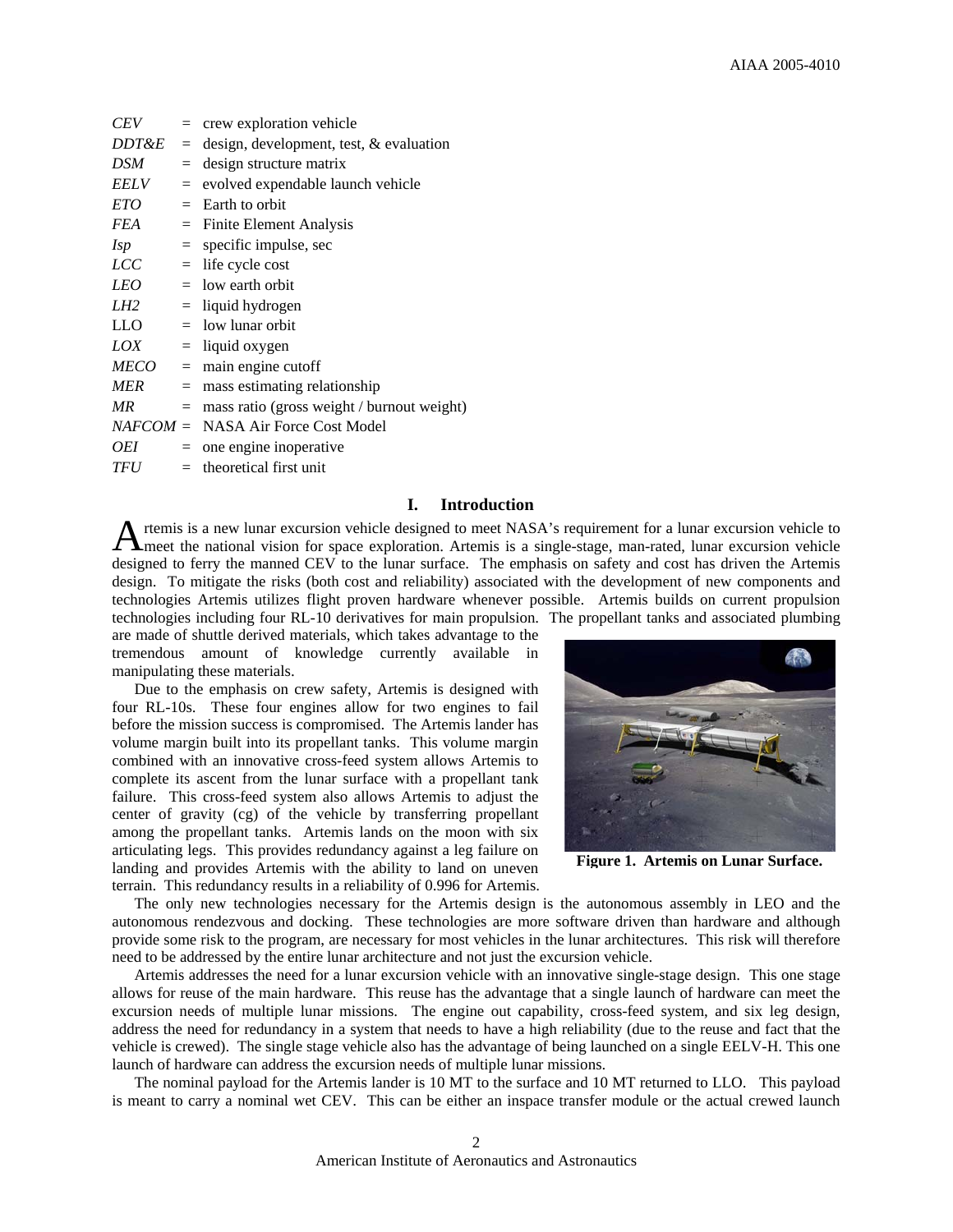vehicle. The modularity of the payload deck allows the Artemis lander to be used for both crewed CEV landings as well as cargo resupply missions to the surface.

 A multi-disciplinary conceptual design process is used to create the Artemis design. This design process was completed using a disciplinary design tool for each of the following disciplines: external configuration and CAD was completed using ProEngineer, propulsion design and selection was completed using REDTOP<sup>1</sup>, trajectory optimization used  $POST^2$ , mass estimation and sizing was completed using mass estimating relationships<sup>3</sup> (MERs), Cost estimating was conducted using NAFCOM cost estimating relationships (CERs), and reliability was completed using Relex<sup>4</sup>. Each of these tools was used to analyze their respective disciplines and was iterated to close the Artemis lander.

#### **II. Artemis Configuration**

Artemis is a single stage lunar lander derived from existing flight hardware to meet NASA's requirements for lunar excursion missions. To meet the NASA requirements Artemis was designed to be both highly reliable as well as light enough to be launched on an existing EELV. Artemis consists of two identical half cylindrical structures

encasing six propellant tanks (four LOX and two larger LH2). Artemis has four RL-10 A-6 engines mounted on a movable platform at the center of the two halves of the Artemis structure. This placement of the engines allows for control of the vehicle in the event that an engine is lost. Artemis has six articulating legs. These legs are designed to accommodate landing on uneven terrain (1 meter clearance between surface and end of engine nozzle), as well as accommodating a leg failure. There are also two robotic arms attached to each half of the main structure. These arms serve two purposes. The first is to aid in the automated assembly of the Artemis vehicle in LEO. The second function is to help in loading the vehicle on the surface of the moon.



The single stage design of the Artemis allows the lander to be completely reusable. This gives Artemis a significant advantage in total launch weight necessary for a sustained lunar mission. Due to the extreme weight constraints with both being reusable and launching on an EELV-H, liquid oxygen and liquid hydrogen are used as the propellants. These propellants result in high efficiency as well as commonality to existing launch vehicles. Due to the volatility of storing these propellants for long term in lunar orbit each lunar mission will require a propellant resupply.

Artemis is designed to carry 10 MT of payload from a 100 km circular low lunar orbit, and then return that same payload to the 100 km orbit. This payload class of 10 MT is a rough estimate for the weight of an inspace transport vehicle for four crew. Artemis provides both the propulsion as well as the power necessary for the CEV during its transit to the lunar surface. Some consumables will be left on the surface and the resulting weight difference between the landing payload and the ascent payload can be made up with lunar samples.

Reliability and safety are main concerns for manned vehicles. Artemis is designed to accommodate two engine failures on any point of the trajectory both to and returning from the surface. As noted earlier legs also carry redundancy. A final margin has also been added to the tank volume. The modular design of the tanks, as well as a crossfeed system allows the Artemis lander to sustain a tank failure on ascent and still meet its reference orbit of 100 km circular. This redundancy and margin allows the reliability of the Artemis lander to approach 1 failure in 300 flights.

In the design of Artemis very few advanced technologies were assumed. Artemis assumes almost no hardware advances other than a highly throttleable variant of the RL-10 denoted the RL-10 A6. Most of the required technological advances are in the software and operations realm. Artemis assumes that unmanned on-orbit assembly of the vehicle can be accomplished. Artemis also assumes that some sort of advanced rendezvous and docking exists for mating with the CEV. These advances will be necessary with any sustained lunar mission and are assumed to be existing by the time of the Artemis deployment. As noted, Artemis design takes advantage of current propulsion developments such as the RL-10 family of engines.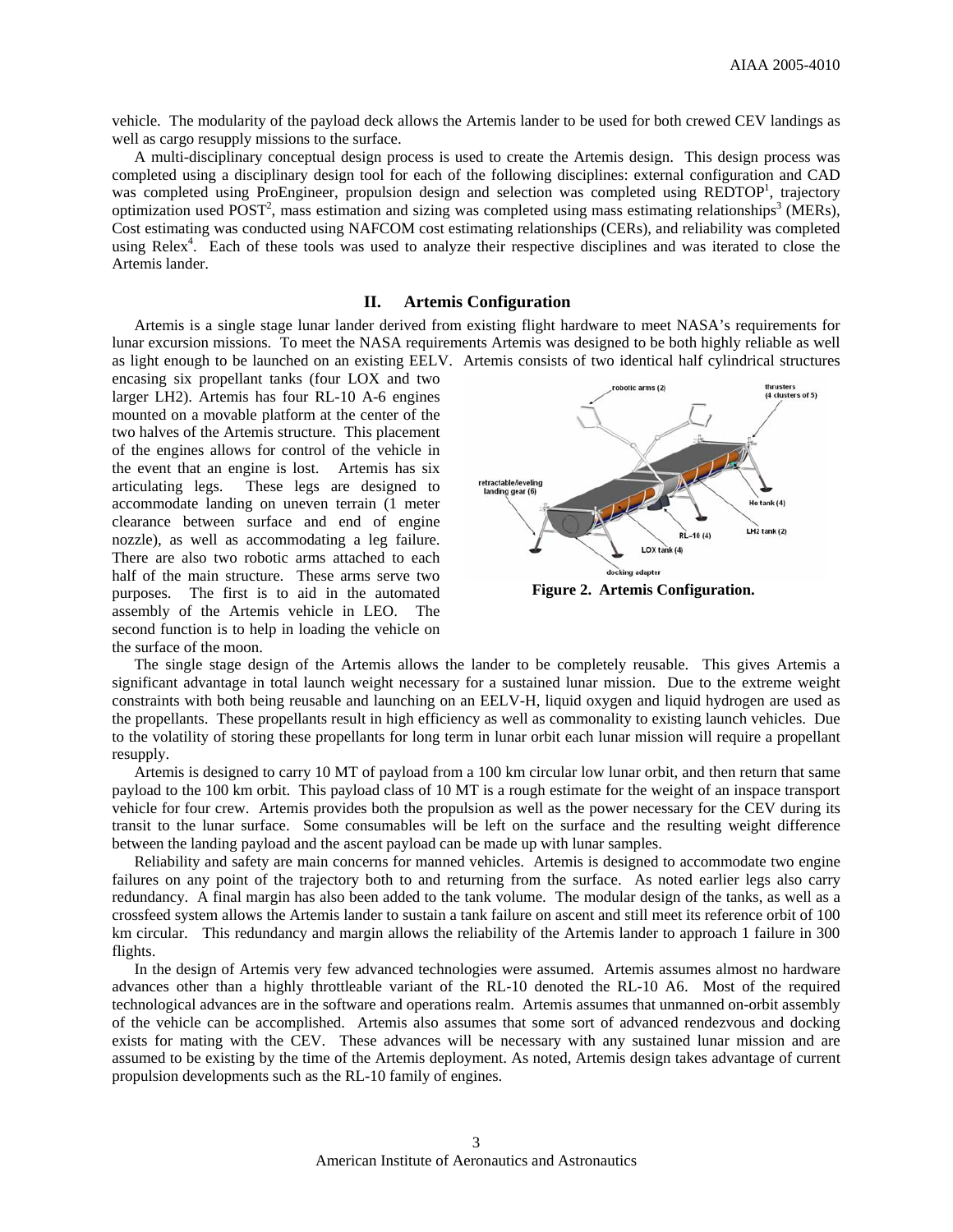Artemis is designed to fit within the payload fairing of the EELV-H. This has driven the distinct shape of Artemis. The two half cylindrical structures make up the main portion of the vehicle. These half cylinders can fold to fit inside the existing EELV fairing. The engines are situated on their own preassembled platform. This square platform consists of the entire propulsion system including all associated thrust structure and plumbing. This allows a minimal amount of fluid connections that have to mate in on-orbit assembly. The total length of Artemis is almost 29 meters. This large surface allows significant room for a CEV vehicle as well as any associated surface equipment necessary.



**Figure 3. Artemis Three-view Drawing.** 



**Figure 4. Comparison of Lunar Excursion Vehicles.** 

 Artemis is comparable in size to the Apollo Lunar Excursion Module (LEM). The main differences between the two landers can be seen in Figure 4. The Apollo lander has lower ground clearance than the Artemis lander as well as single fault failures in both the engines and the landing legs. The main difference in height is due to the Apollo lander having the habitat permanently attached. The Artemis lander relies on the CEV for the life support systems necessary for the crew. The Artemis lander payload capacity is also double that of the Apollo LEM. This is necessary to carry the four man crew (vs. two for Apollo) to the surface.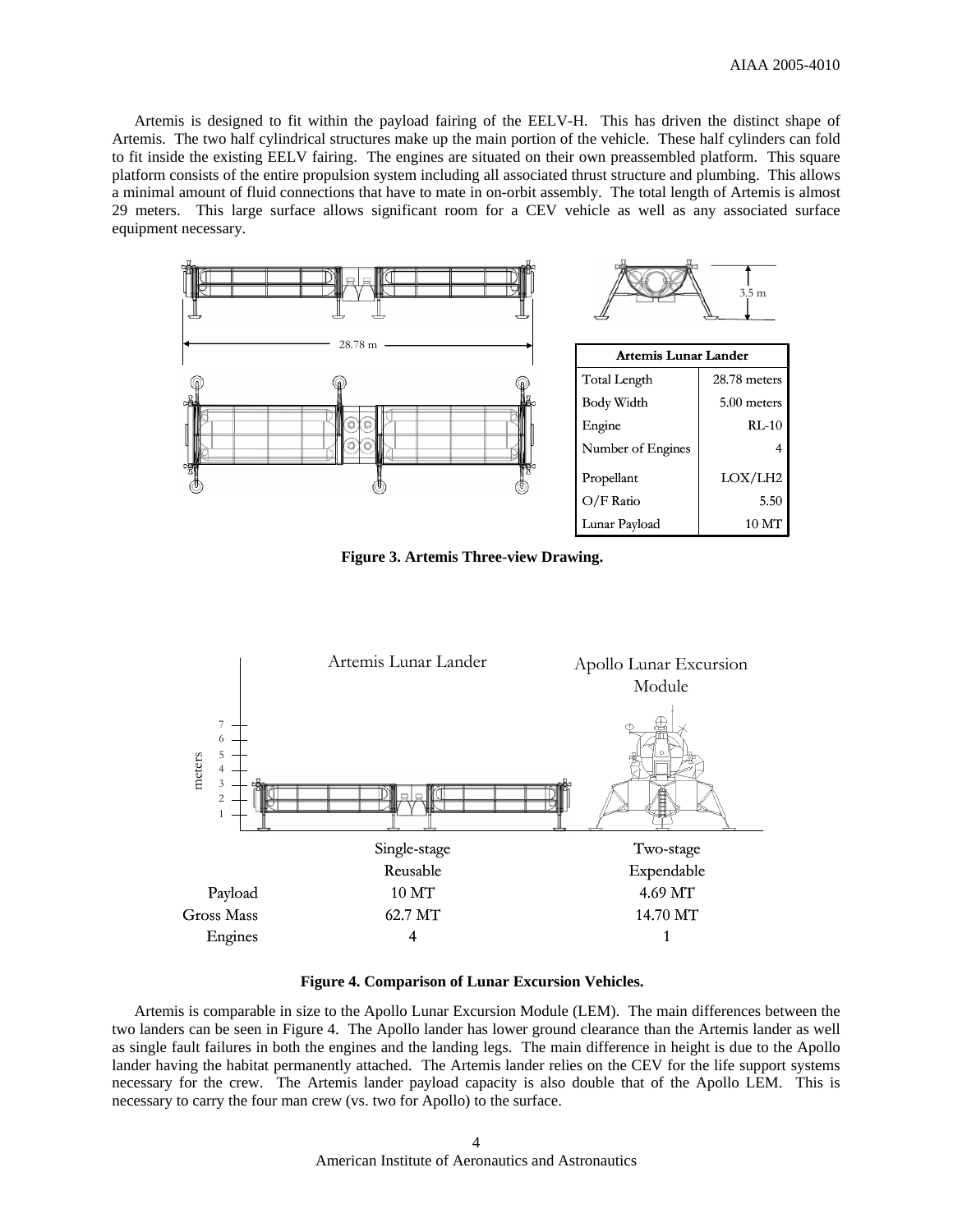## **III. Multidisciplinary Design Process**

The conceptual design process involves the combination of many different design disciplines. These disciplines are treated as individual contributing analyses to the entire vehicle design. Each of these contributing analyses are coupled which makes a difficult design problem. This coupling requires iteration between the disciplines to close the vehicle design. This coupling is graphically represented as a design structure matrix (DSM). Each of the contributing analyses (design disciplines) is represented as a box in the DSM and the links between the boxes are the coupling variables that are passed between the disciplines. Links leaving the right hand side of the boxes represent data that is passed downstream, while links leaving the left hand side represent information that is required upstream in the design process.

The DSM for the Artemis design involves two different iteration loops. The first iteration loop is between the propulsion, trajectory, and weights and sizing disciplines. This iteration loop closes the performance aspects of the vehicle. The second iteration loop is between operations, reliability, and cost. This loop uses the converged physical design and creates the operations, reliability, and costs of the closed design.

Each discipline has its own conceptual design tools associated with it. Table 1 provides a listing of each discipline and its associated design tool or tools. Configuration, propulsion, trajectory, and reliability are all analyzed with their respective disciplinary tool. Weights and sizing is composed of a series of MERs that are summarized and internally closed in an MS Excel workbook. Cost CERs are based upon NAFCOM and are also summarized in a MS Excel workbook.



**Figure 5. DSM for Artemis Design.** 

# **IV. Artemis Closure Results**

Each of the design disciplines depicted in Figure 5 are explained below in this section. Each of the design disciplines was completed and then iterated to achieve a closed Artemis design.

#### **A. Internal Configuration and Layout (CAD)**

The Artemis design consists of two identical structural components. These components commonality reduces the manufacturing complexity as well as allowing for simple on orbit assembly. The overall vehicle is approximately 29 meters long and 5 meters wide. This long rectangular design is a mainly due to the necessity that Artemis fit into an EELV-H fairing with a minimal amount of assembly required in orbit.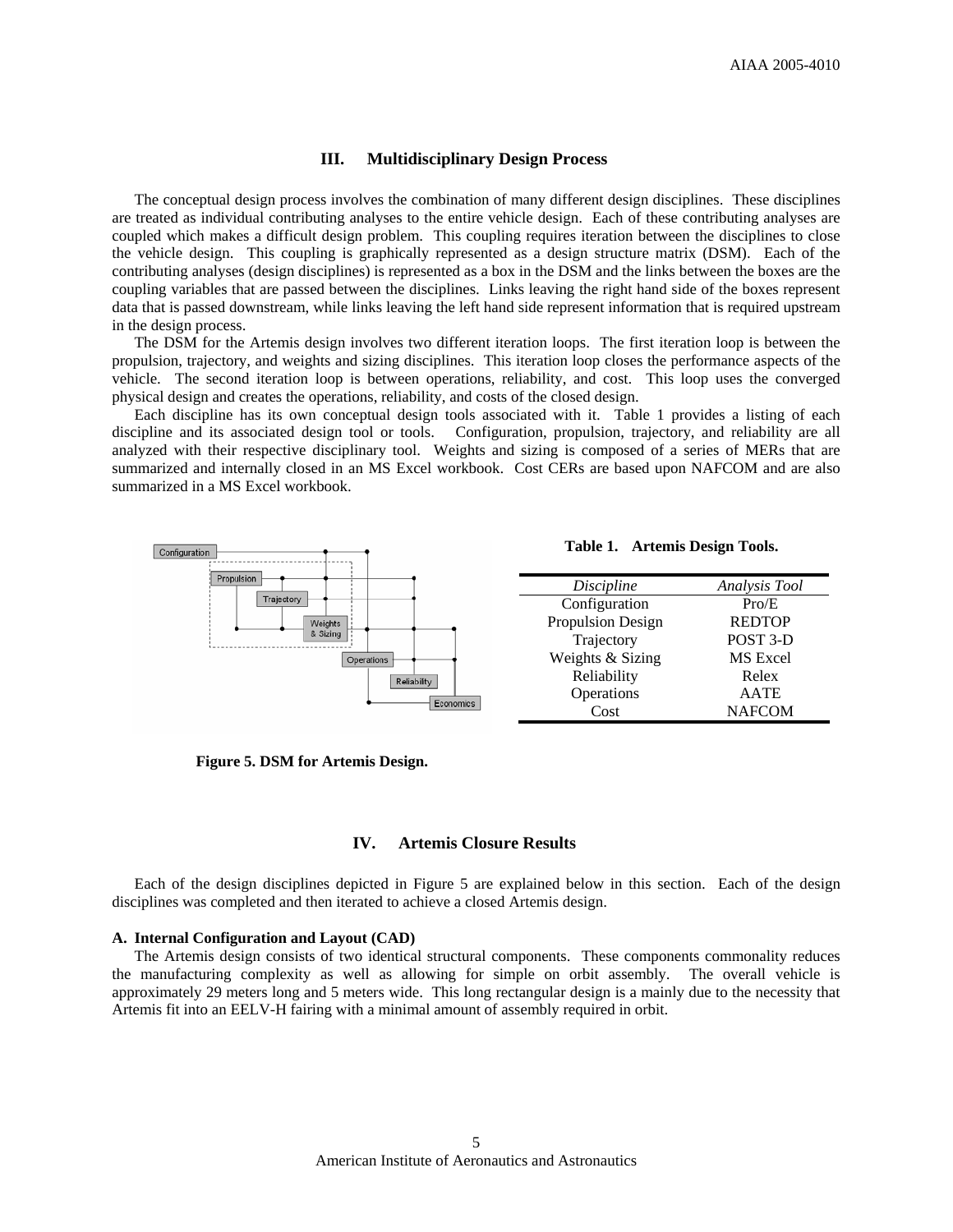

**Figure 6. Artemis in Stowed Configuration.** 

 Figure 6 depicts Artemis in its stowed configuration. This figure shows how only one assembly must be completed in orbit. This single assembly also only has only one fluid connection for the cross feed system. The excessive weight of the fully fueled vehicle as well as the complications of launching with fueled cryogenic vehicles forces Artemis to be launched dry. The propellant for the mission must be launched on future ETO missions.

 The Artemis lander employs four RL-10s for propulsion. These main engines require liquid hydrogen and liquid oxygen for propellants. These propellants are stored in six tanks in the lander (two hydrogen and four oxygen). These tanks are also oversized to provide extra margin for propellant transfers to control the center of gravity during both descent and ascent. During the ascent phase this extra margin and crossfeed allows the Artemis lander to reach LLO even if one of the tanks fails.

 The four RL-10s required for main propulsion are arraigned in a box formation in the center of the lander. As noted Artemis is design to complete its nominal mission with up to two engines failing. This center placement of the engines is chosen so that any engine failure does not result in a control problem. There are also multiple reaction control system engines on the corners of the lander. These RCS engines provide the precise control necessary for docking and on-orbit assembly.

## **B. Propulsion Design**

The Artemis design uses two types of propulsion elements. The main engines are derivates of the RL-10 family. The engine chosen is derived from the RL-10 A5 and is denoted the A6. A derivate is necessary since the RL-10 does not provide the throttling necessary for the Artemis trajectory. This version of the RL-10 is designed using REDTOP<sup>1</sup>, a conceptual chemical rocket design tool. The RL-10 is designed much like it's predecessors to be a 99kN (22,000 lb) thrust expander cycle engine. The Isp of this engine was designed at 449 sec. This Isp could be improved with a longer nozzle, but this was decided to be prohibitive due to the ground clearance necessary for a lunar landing on unfamiliar terrain. This engine is throttleable from 30% of its design thrust  $(\sim 30 \text{ kN})$ . The engine is also designed to be restartable multiple times without any refurbishment or replacement in the start cartridges. A summary of the RL-10 A6 performance is provided as Figure 7.

The reaction control system (RCS) engines are ISS derived RS-52 LOX/LH2 engines. Their low thrust and relative low weight allows them to be deployed in clusters at the corners of Artemis. These engines will be utilized for precision control of the lander. This is especially important for docking procedures as well as on-orbit assembly. A summary of the performance characteristics of the RS-57 (Figure 8) are shown below.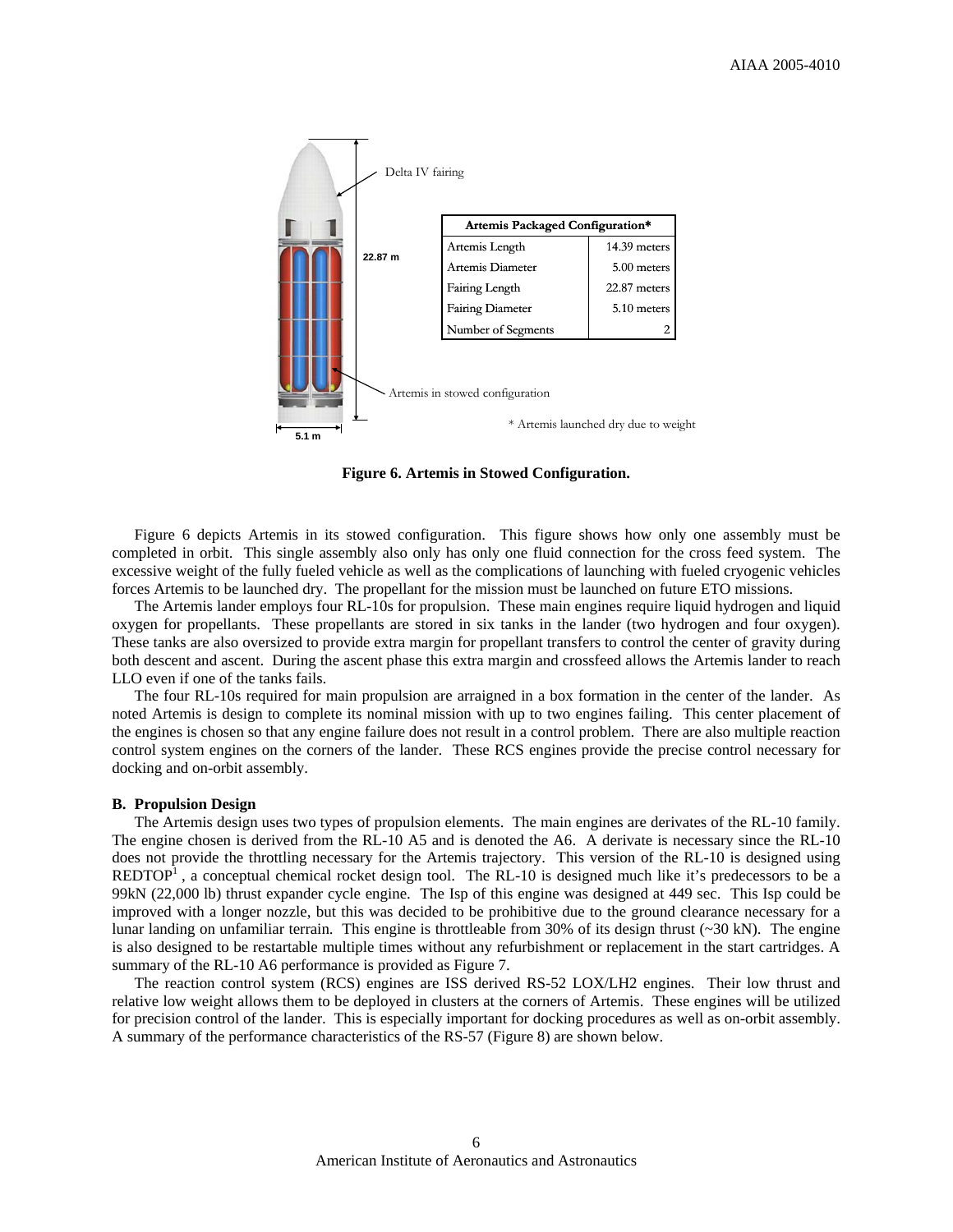- Expander Cycle
- LOX/LH2 Propellant
- $T_{\text{vac}}$  = 99.2 kN
- Isp<sub>vac</sub> $= 449$  s
- Weight $_{\text{Insteaded}}$  = 176 kg
- Area $_{\rm exit}$  = 1.38 m<sup>2</sup>
- Expansion Ratio = 84
- $O/F$  Ratio = 5.5
- Throttle Range  $= 30\% 100\%$
- $P_{\text{chamber}} = 3.206 \text{ MPa}$
- Reusable, multiple restarts
- 
- LOX/LH2 Propellant
- $T_{vac} = 0.1335 \text{ kN}$
- Isp<sub>vac</sub>= 427 s
- Weight $_{\text{Insteadled}} = 11.34 \text{ kg}$
- Area<sub>exit</sub> =  $1.05*10<sup>-2</sup>$  m<sup>2</sup>
- Expansion Ratio = 100
- $O/F$  Ratio = 6
- $P_{chamber} = 0.69 \text{ MPa}$



**Figure 7. RL-10 A-6 Engine Design Specifications.** 



The RL-10 A6 could also be used for other lunar applications. This engine would be ideal for an inspace transefer vehicle or as the main propulsion in a power and propulsion module for the CEV.

## **C. Performance**

The trajectory of the Artemis lander is optimized using a three degree of freedom trajectory simulation code called the Program to Optimize Simulated Trajectories  $(POST\ 3-D)^2$ . As noted earlier in this paper the Artemis payload requirement of 10 MT is used to size the vehicle, while the constraint of the 5 meter payload fairing is used to limit the overall size.

The Artemis descent and ascent trajectories are optimized to minimize the gross weight of the vehicle by changing the pitch angles. The constraints on the ascent and descent trajectories are: the initial orbit, the final orbit (100km circ.), the g forces for the trajectories must not be greater than 3 g's, and the final payload must be 10 MT. The trajectory also has a built-in 30 second hover for margin and safety requirements.

 As shown in Figures 9 and 10, the Artemis trajectories both begin and end at the same 100 km circular orbit. In the descent trajectory an ideal delta V burn is used to put the vehicle in a 0X 100 km orbit. The vehicle then begins the descent to the moon. In Figure 9 it is shown that the altitude decreases and the velocity increases as the lander is basically falling to the moon. POST is allowed to determine the ideal point to fire the engines. At approximately 2,350 seconds into the descent the engine cluster begins to fire and slow the vehicle's descent considerably. This allows for a soft  $(< 0.5$ m/s) landing on the surface of the moon.



**Figure 9. Descent Trajectory.** 

**Figure 10. Ascent Trajectory.** 

The ascent trajectory is shown in Figure 10. As this figure shows the Artemis lander begins it ascent from the surface and travels to an orbit that has an apoapsis of 100 km. The periapsis of this orbit is optimized between POST and the propellant necessary for the ideal delta V burn necessary to circularize the orbit at 100 km.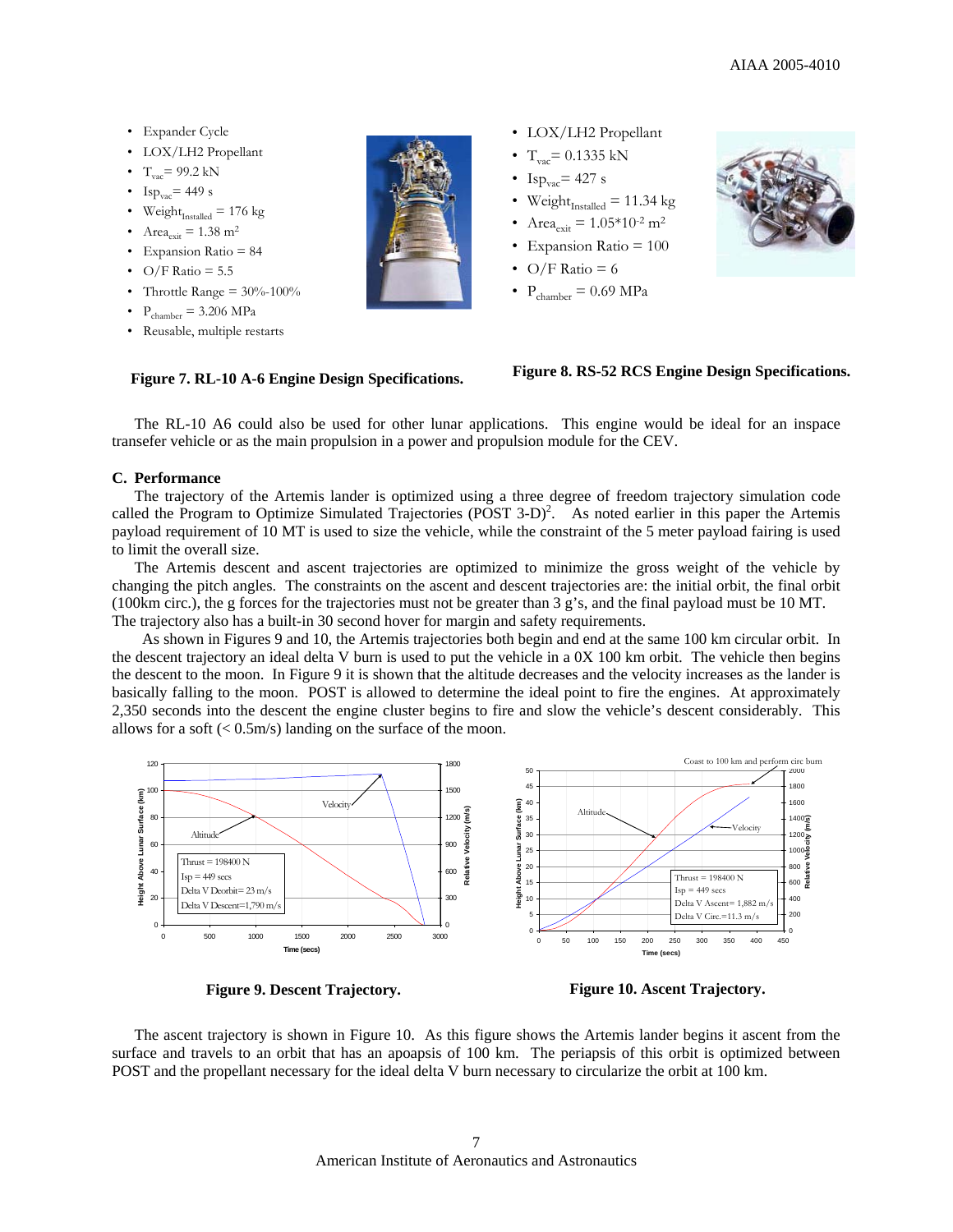

#### **Figure 11. Descent Thrust from Point of Engine**

**Figure 12. Ascent EngineThrust.** 

#### **Ignition (~2350 secs).**

 These figures (11 and 12) show the powered phase of flight. As figure 11 shows the engines throttle down in the beginning of the descent profile to save fuel. The max thrust is only needed as the vehicle approaches the surface. Figure 12 shows the Ascent thrust profile. As this figure shows the max thrust of the engines is only needed at the surface of the moon. As the velocity increases the engines have to throttle down to avoid violating the maximum acceleration constraint.

## **D. Mass Estimation & Structural Design**

Mass estimation is computed using MERs for each of the components of the Artemis lander. The vehicle weight is broken into twelve categories. The MERs are based upon the required volume for propellants as well as tank and structural weights. The mass properties spreadsheet adjusts the size and weight of the vehicle to match the propellant output from the trajectory analysis. As the required propellant increases the spreadsheet increases dry weight of the vehicle by sizing the tanks to match the new required propellant load. The subsystems and interstages also parametrically scale with the dry weight. The propellant and dry weight are then iterated on between the trajectory and weights disciplines until the design is closed. A summary of the closed weights for Artemis are included as Figure 13.



**Figure 13. Artemis Mass Summary**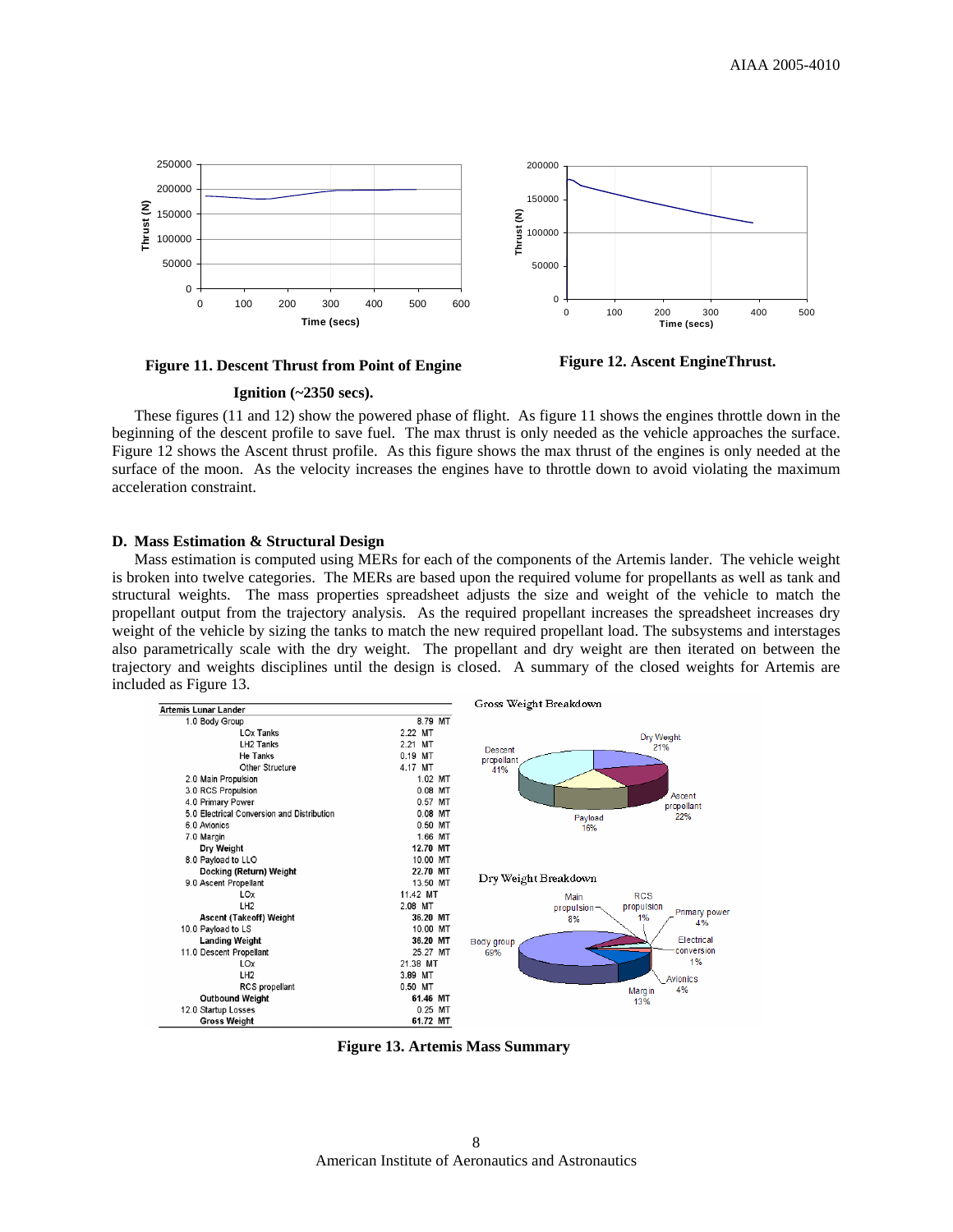As shown in Figure 13 the gross weight of the lander is 62 MT, with a dry weight of 12.7 MT. This dry weight includes a 15% design margin. The total gross weight includes all the propellant necessary for the mission as well as the 10MT payload. The descent delta V is very similar to the ascent delta V. The main difference in propellant weight is the fact that the ascent propellant must be carried to the surface and therefore the descent propellant used is much greater than the ascent propellant. The biggest contributor for the dry weight of the vehicle is the tanks and other structure such as legs and engine mountings. The two engine out capability of the vehicle results in a slight weight penalty for carrying the extra engines. This weight penalty results in approximately 500 kg of extra mass.

A structural analysis of the legs using a finite element analysis (FEA) was completed. This was used to determine if the leg weight to withstand the 1 m/s landing speed. The legs are designed from an aluminum honeycomb structure with an overall load of 8175 N per leg. The resulting leg weight is 208 kg per leg. A structural analysis is shown in Figure 14.



**Figure 14. FEA of Artemis Landing Gear.** 

## **E. Reliability**

The Artemis reliability is calculated using  $Relex<sup>4</sup>$ , a fault tree analysis Software product. The reliability of each of the subsystems is inputted into Relex and the resulting reliability of the system can be obtained. For this analysis, an improvement in the historic reliability of ELV subsystems as well as avionics, structure, and propellant storage is assumed. These improvements can be attributed to the increased emphasis on safety currently employed in space vehicle design. It is also assumed that the RL-10 has a reliability of 1 failure in 4000 starts. A summary of the Relex analysis is included as Figure.



**Figure 15. Reliability Analysis with Relex.**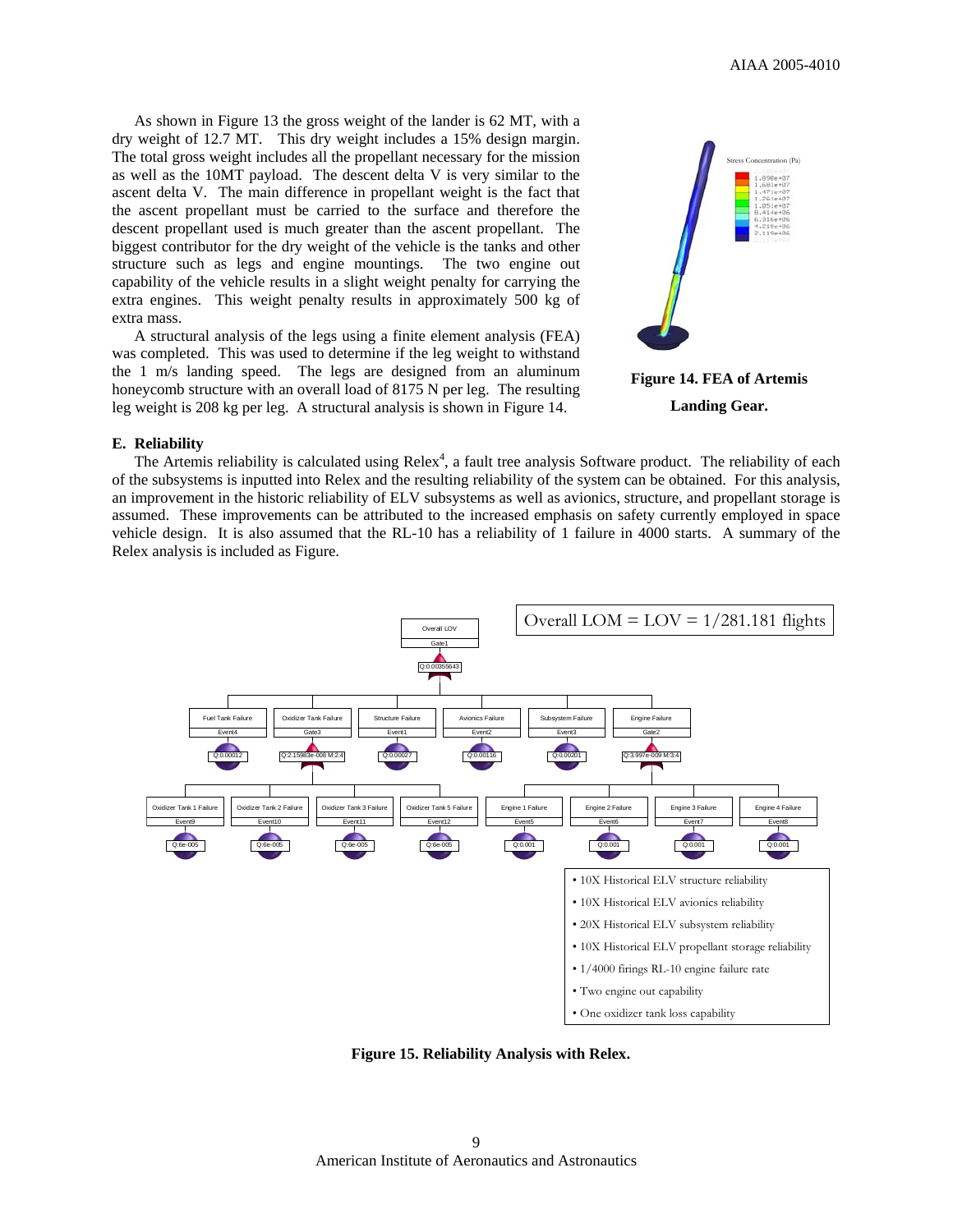As this analysis shows even with the improvements on historical ELV subsystems and engine components the overall reliability of the Artemis design is one failure in 281 flights or a 0.996 reliability. This high reliability is necessary for a manned lunar lander since an abort is highly unlikely so far from the Earth. Also the reusability of this vehicle requires it to accomplish multiple missions. A loss of vehicle could jeopardize the entire lunar program and therefore must be avoided.

#### **F. Cost and Economics**

The cost estimating for the Artemis design is calculated using weight-based cost estimating relationships (CERs). These CERs are used to estimate the development and production costs for each of the items in the weight breakdown structure. These CERs are based upon data from the NASA Air Force Cost Model (NAFCOM) for cost estimating. For this cost analysis it is assumed that

Artemis is infinitely reusable for the 20 year life span of the program. Also it is assumed that the design, development, testing and evaluation (DDT&E) costs will be spread evenly over the 20 years of the lunar program. A summary of the design, development, testing and evaluation costs (DDT&E) as well as the production costs for the Artemis lander are included as Figure 16 (All costs presented in FY 2004 dollars).

The total vehicle cost to first unit (DDT&E plus production costs) is calculated to be 2,486 \$M. This can be broken down into \$1.8 B for the DDT&E of the airframe, \$378 M for the DDT&E of developing an RL-10 derivative, and \$303 M for the first (and only) production unit. As shown the biggest contributor to this cost is the high airframe DDT&E. This high DDT&E is



**Figure 16. Artemis Vehicle Costs** 

due to that fact that Artemis must be highly reusable and reliable. There is also a margin included in the cost calculations. This margin is 20% of the total vehicle costs and is used to approximate for unforeseen cost overruns.



**Figure 17. Artemis Cost Sensitivity to Flight Rate.** 



The life cycle cost (LCC) for the Artemis design is calculated based upon the flight rate and is shown in Figure 17. The LCC includes the initial investment (DDT&E), the production and integration of airframe and engines, as well as a \$5000/kg cost of propellant delivery to LLO. The LCC does not include the launch costs associated with launching the hardware or the propellant. The initial investment of \$2.486 B is spread evenly over the twenty year life of the program. The total undiscounted cost per flight is approximately \$289 M for the flight rate of two flights per year. As the flight rate increases the costs drop significantly as the initial investment is spread over all of the flights. The cost asymptote at about \$200 M as the flight rate approaches 10 flights per year.

The total cost of the Artemis program is very sensitive to the cost to deliver propellant in LLO. This cost can very widely from very aggressive assumptions involving lunar resource utilization to a very conservative assumption of conventional launch and deploy of propellant. The sensitivity of this cost of propellant as well as